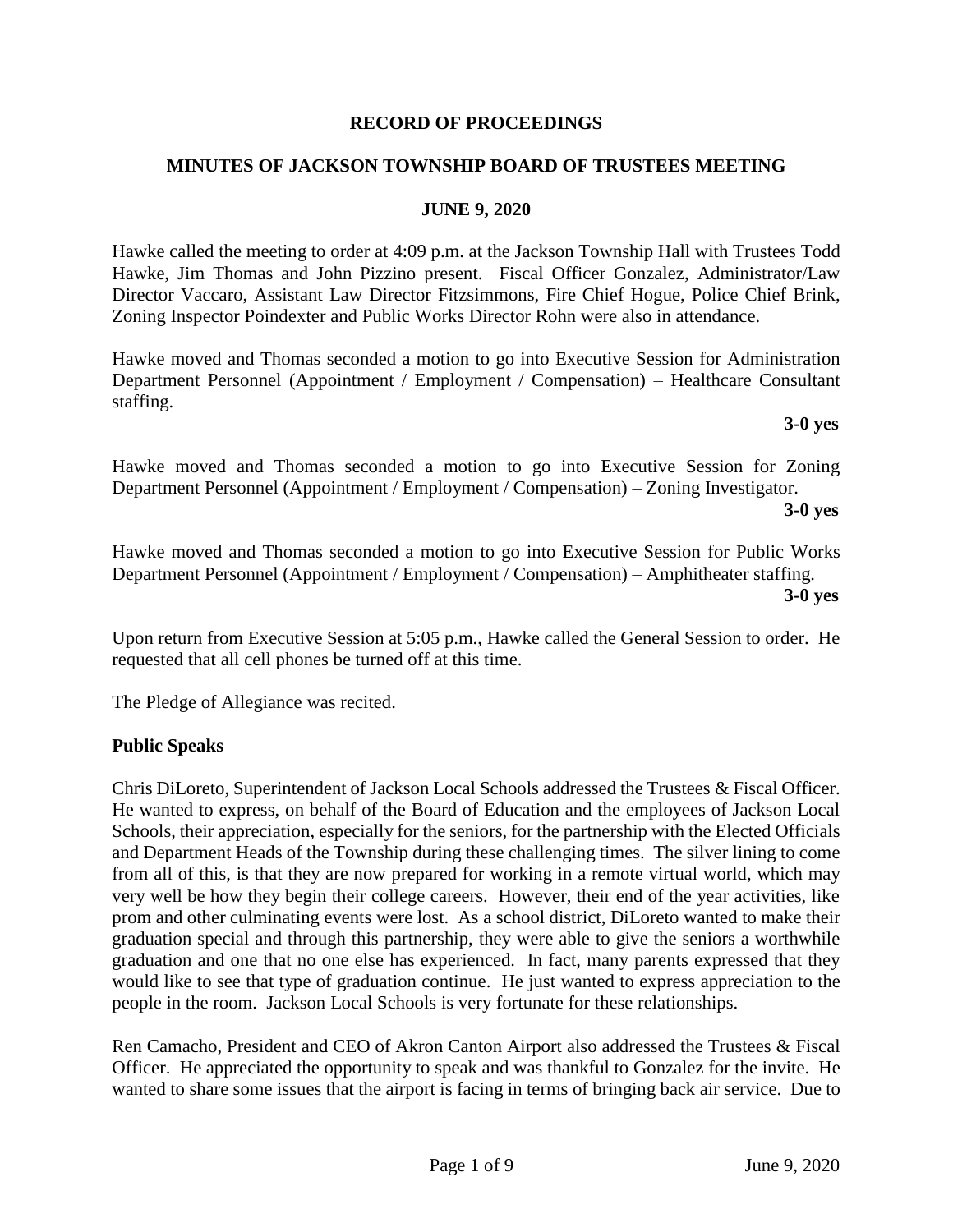the pandemic, even pre-pandemic, the airport had lost 50% of travelers, some loss still stemming from the 2012 AirTran/Southwest fiasco and has been facing an uphill battle ever since. Camacho said the airport has an air service incentive plan in place that requires community support in order to receive funding from JOBS Ohio Air Service Incentive Program. Even with the support of the CARES Act, in which the airport will receive 7.6 Million over 4 years, the airport expects to lose 3 Million in 2020 alone. The CARES Act provides funding for payroll, debt service, and day-today operations, but the airport still needs to attract new air service, as well as retain existing air service, which is where the incentive program comes in. The airport is looking at 4 major routes, NYC, Orlando, Houston, and Atlanta, which, based on historical data, are expected to each cost \$500,000. The incentive program would provide funding for 80%, or \$400,000, but would also need community support with funding of \$100,000 for each route. Camacho was here asking the Township for its support. He also is reaching out to other local jurisdictions and chambers.

Gonzalez, Pizzino, and Thomas all agreed that the airport is vital to our community and its development and all vowed to support the airport however they could. Hawke also echoed those sentiments when he spoke: "I've spent some time with you, we've been on boards together. I've spent some time with Denny on his board obviously, but when you look at what the Akron Canton Airport means, not only to Jackson Township, but this region – to Stark County, to Summit County - all the surrounding townships, cities, villages that are participating in the benefits that come from the Akron Canton Airport. We have to be part of something that we can do, we have to be part of your solution to make sure that we keep this airport here and viable. I know you had the other issue with combining some things up the way a little bit north, we would like to bring some of them back down to us. Because it's obviously a lot of convenience to have an airport here, it's also a privilege and something that allows us to have businesses here that can bring people in and out. We have a number of large businesses, even beyond the retails that Mr. Gonzalez described, that have employees that do travel. From a business perspective, they bring clients in; we don't know how that will change to some degree, but we definitely want to make sure they have an opportunity to get here safely, in and out of an airport easily. And that is what you provide, so we definitely want to be part of that solution."

Denny Saunier of the Canton Regional Chamber of Commerce also spoke. "Thank you very much. I know that Chris said thank you and Ren said thank you, but I want you to know that from my perspective, our organization's perspective, you as Trustees and a Fiscal Officer/Economic Development really show a tremendous amount of leadership. Todd's on my Board of Directors, on my Executive Committee, and you've heard me say this before, I think Randy is one of the foremost Economic Development professionals in not just Stark County, but in the region. And we've enjoyed working with you, so thank you very much. I've known John for years, as one of the foremost volunteers in the community – if you want something done, get John. New member to the Trustees, Mr. Thomas, I know from church and his family. You have a great team here obviously with Mike and all your safety services. I want to mention something, with this, how I interpret your reaction to the op-ed is true leadership. You saw an opportunity, you saw a need and you took action, and hopefully you will take further action tonight. The airport is the most important economic development tool and area that we have when you think about the available land. And I want to compliment Ren, because since Ren has come into the community and with the airport – we had great leadership in the past with Rick McQueen, who is my past Chairman of the Board and Fred Crum who is was dear friend and a college friend. But Ren has brought again,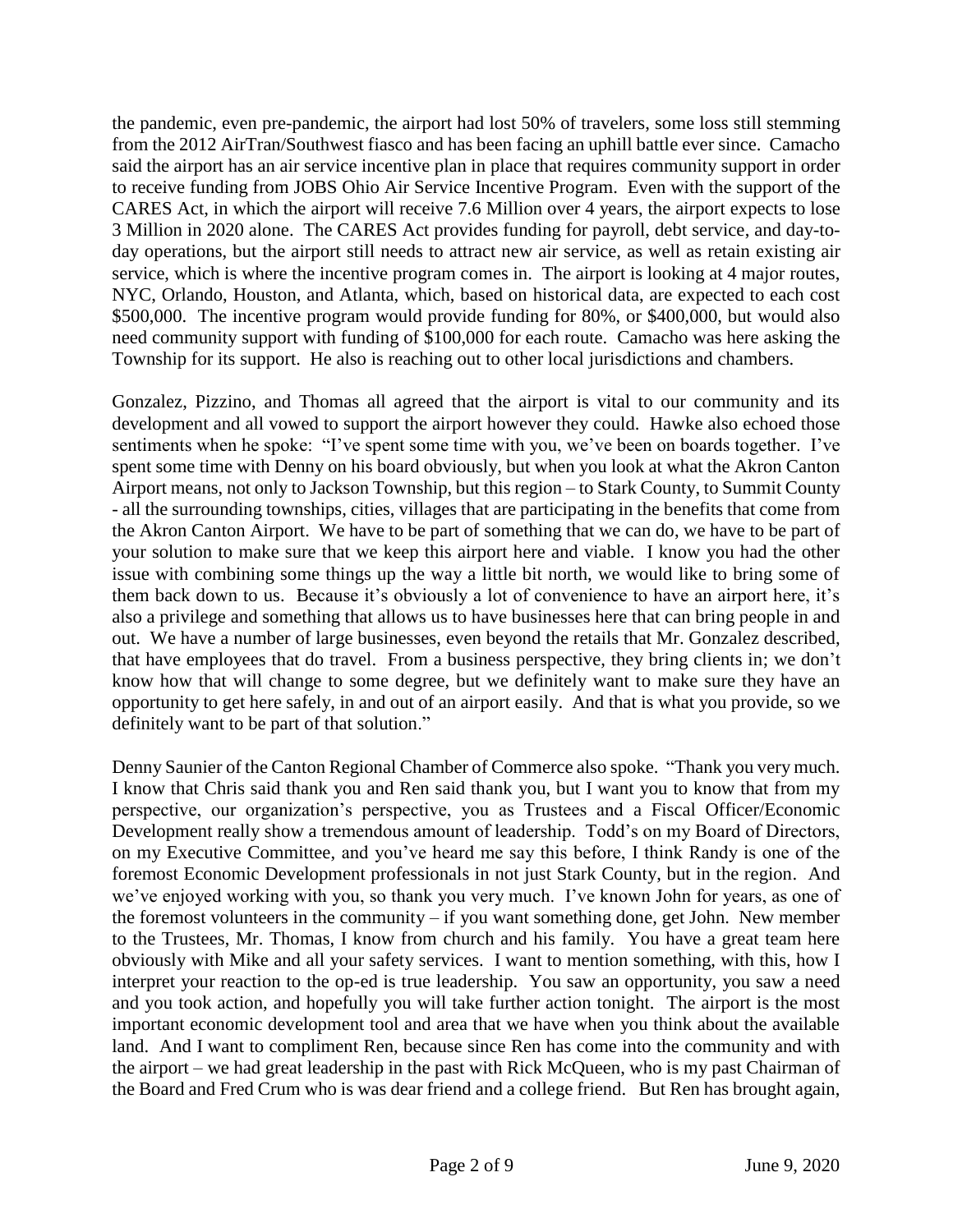another level of leadership - hopefully I am not saying something out of line, but you have recently hired a development expert to help in the development of the area around the airport and the land that is available. Senator Schuring, just had come out of the Senate, an airport development district which is very much like a business development district in which the property around the airport now, businesses, land owners, trustees, governments, now can really truly, really truly market and develop that property. So in a day that we are very competitive, and here in Northeast Ohio, we are competitive obviously with Hopkins, this type of action tonight and this type of thinking with an airline incentive program, we're behind it, the Canton Chamber is behind it. It is a great opportunity to show the Akron Canton connection, not just with the airport, but the business community and also governmental leadership in a metroplex fashion, so thank you very, very much for your true, true leadership."

### **Administration Department**

### **RESOLUTION 20-075, ATTACHED AIRLINE INCENTIVE PARTNERSHIP DONATION**

Hawke moved and Pizzino seconded that whereas, the Board of Trustees of Jackson Township from time-to-time receive donations of funds not designated for a particular project pursuant to Ohio Revised Code 505.10; and,

Whereas, the Board of Trustees of Jackson Township recognizes the COVID-19 crisis has had a negative effect on the Akron-Canton Airport and airline industry; and,

Whereas, the Board of Trustees of Jackson Township recognizes the Akron-Canton Airport is key partner and vital link to the existing economy and future economic development of Jackson Township, Stark County and the greater metropolitan area; and,

Be it resolved that we hereby approve and authorize the donation of ten thousand (\$10,000.00) of non-tax funds to the Akron-Canton Airport Airline Incentive Partnership from the Gifts and Donations line item of the General Fund.

### **3-0 yes**

Hawke added an important annotation to the resolution stating that "the word donation in there – I look at that more as a contribution because of all the work you guys have done. We're not giving you something because it is just there - it's being partners with you and all the work that you're doing, and so it is truly a contribution to help in a little way and extend the efforts that you and your team are doing, so thank you."

### **ATTACHMENT 06/09/20 A**

Hawke moved and Thomas seconded a motion to accept the attached resignation from Full-time Receptionist / Secretary, Katie Robertson, effective June 16, 2020 at 16:30 hours.

**3-0 yes**

### **RESOLUTION 20-076, ATTACHED SECOND AMENDMENT TO THE MASTER AGREEMENT TO PROVIDE SERVICES TO AN AGGREGATED GROUP**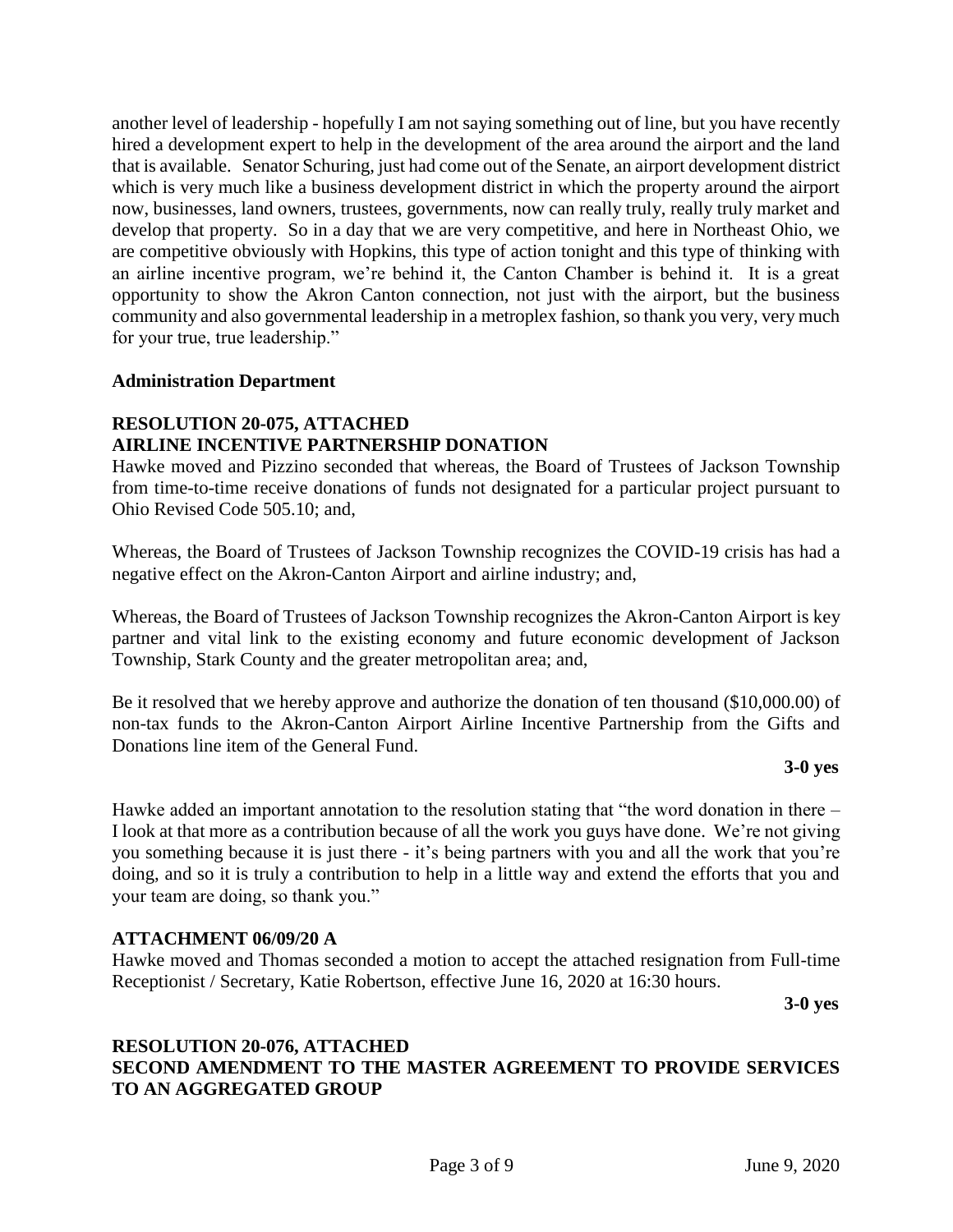Hawke moved and Pizzino seconded that we hereby adopt and authorize the placement of the Board Chairman's signature upon the attached Second Amendment to the Master Agreement to Provide Services to an Aggregated Group with the FirstEnergy Solutions, Corp.

**3-0 yes**

### **Legal Department**

### **RESOLUTION 20-077, ATTACHED SUPPORT AGREEMENT WITH STARK COUNTY PARK DISTRICT AND JACKSON SCHOOLS FOR FULTON ROAD TUNNEL**

Hawke moved and Pizzino seconded that whereas, the Stark County Park District (the "District") has secured partial funding from the Ohio Department of Transportation to construct a tunnel under Fulton Road for a District walking path (the "Project");

Whereas, the remaining cost of the Project will be divided evenly between the District, the Township and the Jackson Local School District (the "School");

Whereas, the District, Township and School wish to memorialize their respective obligations with respect to the Project in a Support Agreement, a draft of which is attached hereto (the "Support Agreement"); and

Whereas, the Trustees believe that the Project is in the best interests of the Township and the health, safety, and welfare of its residents.

Be it resolved by the Jackson Township Board of Trustees:

1. We hereby adopt, approve, and authorize the placement of our signatures upon, the attached form Support Agreement or such other Support Agreement as is, in the opinion of Michael B. Vaccaro, Law Director, substantially similar thereto.

**3-0 yes**

### **Police Department**

### **ATTACHMENT 06/09/20 B**

Hawke moved and Thomas seconded a motion to approve the following appropriation transfer request for a total of \$2,120.31.

| From Code<br>209.250.5387 | Description<br>Discretionary | To Code<br>209.250.5492 | Description<br><b>Trash Removal</b> | Amount<br>\$1,300.00 |
|---------------------------|------------------------------|-------------------------|-------------------------------------|----------------------|
| 209.250.5299              | Discretionary - PS           | 209.250.5220            | Hospitalization Ins.                | 320.31               |
| 209.250.5387              | Discretionary                | 209.250.5446            | Medical                             | 500.00<br>\$2,120.31 |
|                           |                              |                         |                                     | $3-0$ yes            |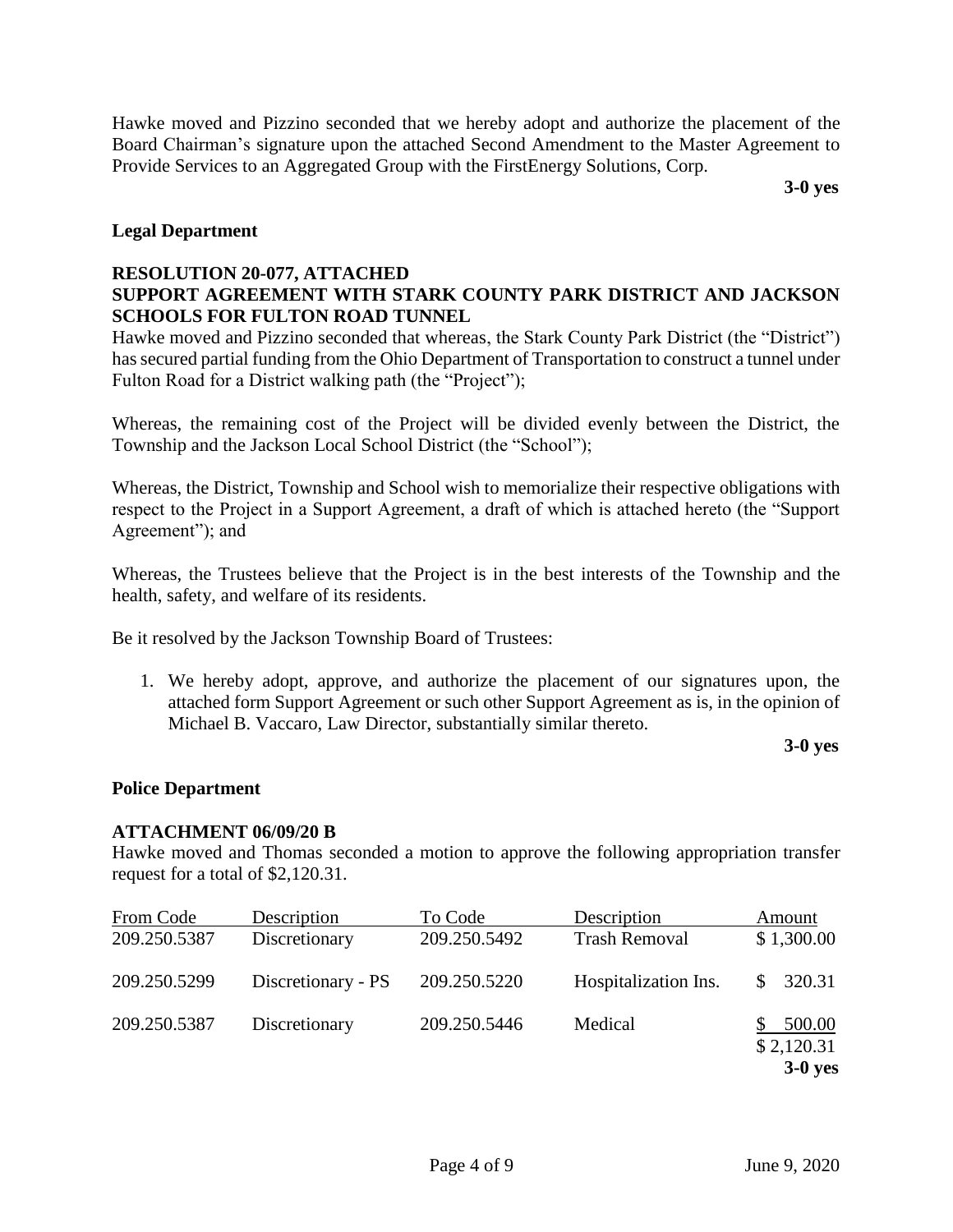### **RESOLUTION 20-078, ATTACHED MEMORANDUM OF UNDERSTANDING – FOP (PATROL OFFICERS)**

Hawke moved and Thomas seconded a motion that we hereby adopt and authorize the placement of the Board Chairman's signature on the attached Memorandum of Understanding with the Fraternal Order of Police, Ohio Labor Council, Inc. (Patrol Officers), effective March 1, 2020.

**3-0 yes**

### **Public Works Department**

### **Highway Division**

### **ATTACHMENT 06/09/20 C**

Hawke moved and Thomas seconded a motion to approve Budget Module 2020-30 for Painting Highway Building, cost to have B  $&$  E Painting pressure wash and paint Highway facility in the amount of \$6,000.00.

### **ATTACHMENT 06/09/20 D**

**RESOLUTION 20-079, ATTACHED**

Specialist in the Public Works Department.

Hawke moved and Thomas seconded a motion to approve the appropriation transfer request from account code 204.310.5387, Discretionary - Highway, to account code 204.310.5522, Facility Maint. Parts - Highway, in the amount of \$5,000.00.

Hawke moved and Thomas seconded a motion that pursuant ORC Section 511.10, we hereby establish the base hourly rate of a working Foreman in the Public Works Department, Highway Division, to be two dollars (\$2.00) above the highest hourly base rate earned by a Highway Labor

Hawke moved and Pizzino seconded a motion to accept the attached retirement notice from Full-

Hawke moved and Thomas seconded a motion to accept the attached retirement notice from Full-

time Firefighter / Paramedic, Larry Walker, effective June 29, 2020 at 1201 hours.

**PUBLIC WORKS FOREMAN (HIGHWAY) BASE HOURLY RATE**

### **3-0 yes**

**3-0 yes**

# **3-0 yes**

# **3-0 yes**

### **3-0 yes**

# **ATTACHMENT 06/09/20 F**

# time Secretary-2, Susan A. Bacon, effective July 31, 2020 at 0800 hours.

**ATTACHMENT 06/09/20 E**

**Fire Department**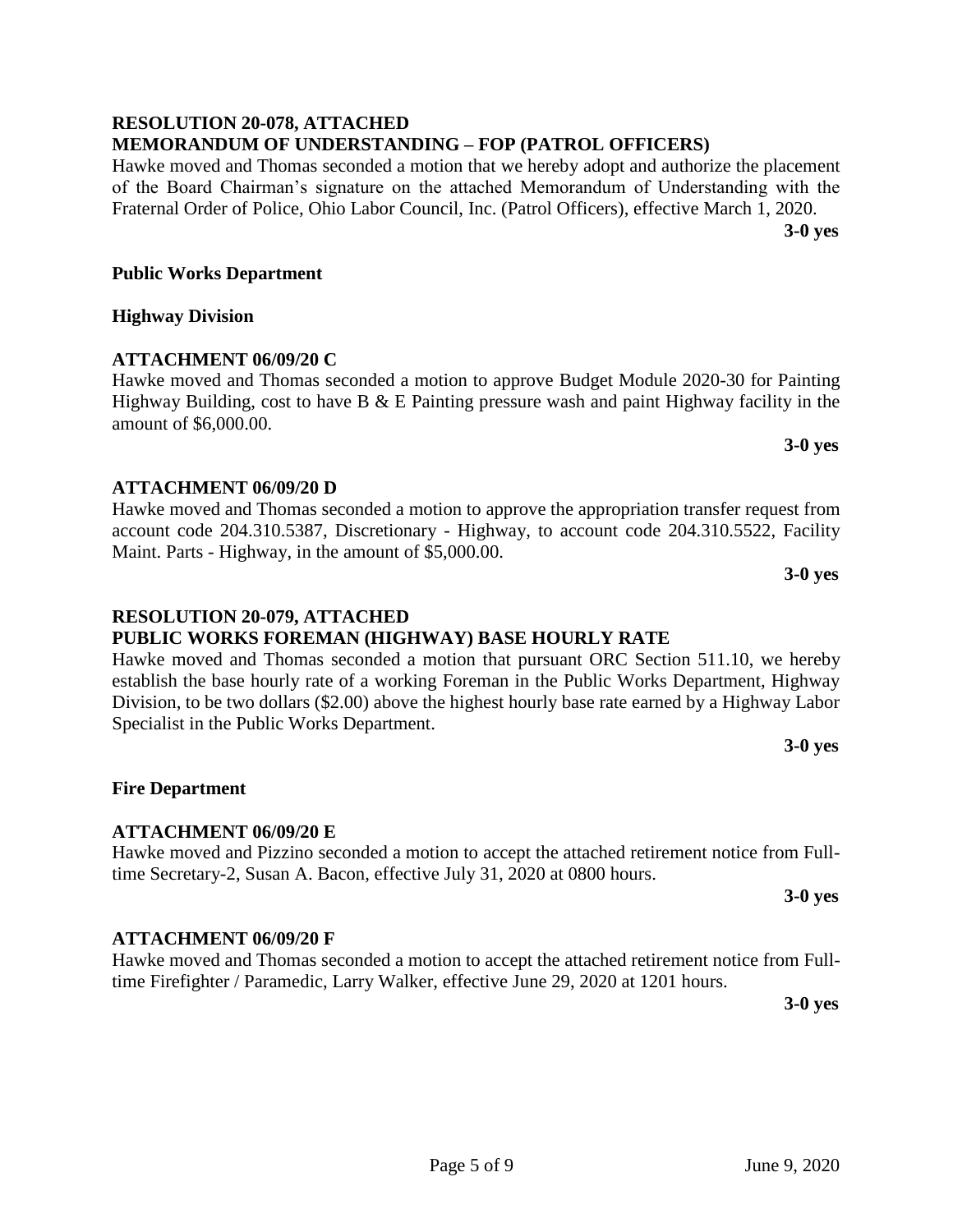## **ATTACHMENT 06/09/20 G**

Hawke moved and Thomas seconded a motion to accept the attached resignation from Part-time Firefighter / Paramedic, James J. Mills, effective June 9, 2020 at 0800 hours.

**3-0 yes**

Hawke moved and Thomas seconded a motion to accept a donation of \$100.00 from Marilyn Lyon. **3-0 yes**

### **RESOLUTION 20-080, ATTACHED FIRE DEPARTMENT DOOR PURCHASE**

Hawke moved and Thomas seconded a motion that we hereby adopt and authorize the placement of the Board Chairman's signature upon the attached proposal with Capitol Aluminum & Glass for the replacement of two (2) bay doors at Station 2 in the total amount of \$11,000.00.

**3-0 yes**

### **RESOLUTION 20-081, ATTACHED EMS CHARGES BILLING AGREEMENT**

Hawke moved and Pizzino seconded a motion that we hereby adopt and authorize the placement of our signatures upon the attached EMS Charges Billing Agreement with the City of Massillon, Stark County, Ohio.

**ATTACHMENT 06/09/20 H**

Hawke moved and Thomas seconded a motion to approve the appropriation transfer request from account code 210.210.5385, Other Expense, to account code 210.210.5220, Hospitalization Ins., in the amount of \$1,380.60.

### **Zoning & Planning Department**

### **RESOLUTION 20-082, ATTACHED NOXIOUS WEEDS – 1.27 ACRE LOT ON PERRY DRIVE NW, PARCEL NO. 100010477, JACKSON TOWNSHIP, OHIO**

Hawke moved and Thomas seconded a motion whereas, the Jackson Township Board of Trustees, having been informed in writing that noxious or other harmful weeds are growing on the lands in charge of Simon & April Warstler in Jackson Township and described as follows: 1.27 acre lot on Perry Drive NW, Parcel No. 100010477, Jackson Township, Ohio.

Be it resolved that said Simon & April Warstler, 3060 Perry Drive NW, Canton, OH 44708, be notified by serving on them by certified mail with return receipt requested, a written copy of this resolution that said noxious weeds are growing on such lands and that, pursuant to ORC Section 5579.05, they must be cut or destroyed within five (5) days after the service of such notice or show this Board cause why there is no need for doing so. The owner shall have a continuing duty to cut or destroy the noxious weeds every 30 days from the date of this Resolution until October 31, 2020. If the owner fails to meet this obligation within the five-day period, or the subsequent 30 day periods, the Township will mow at \$150.00 per hour with a \$400.00 minimum charge per lot

**3-0 yes**

**3-0 yes**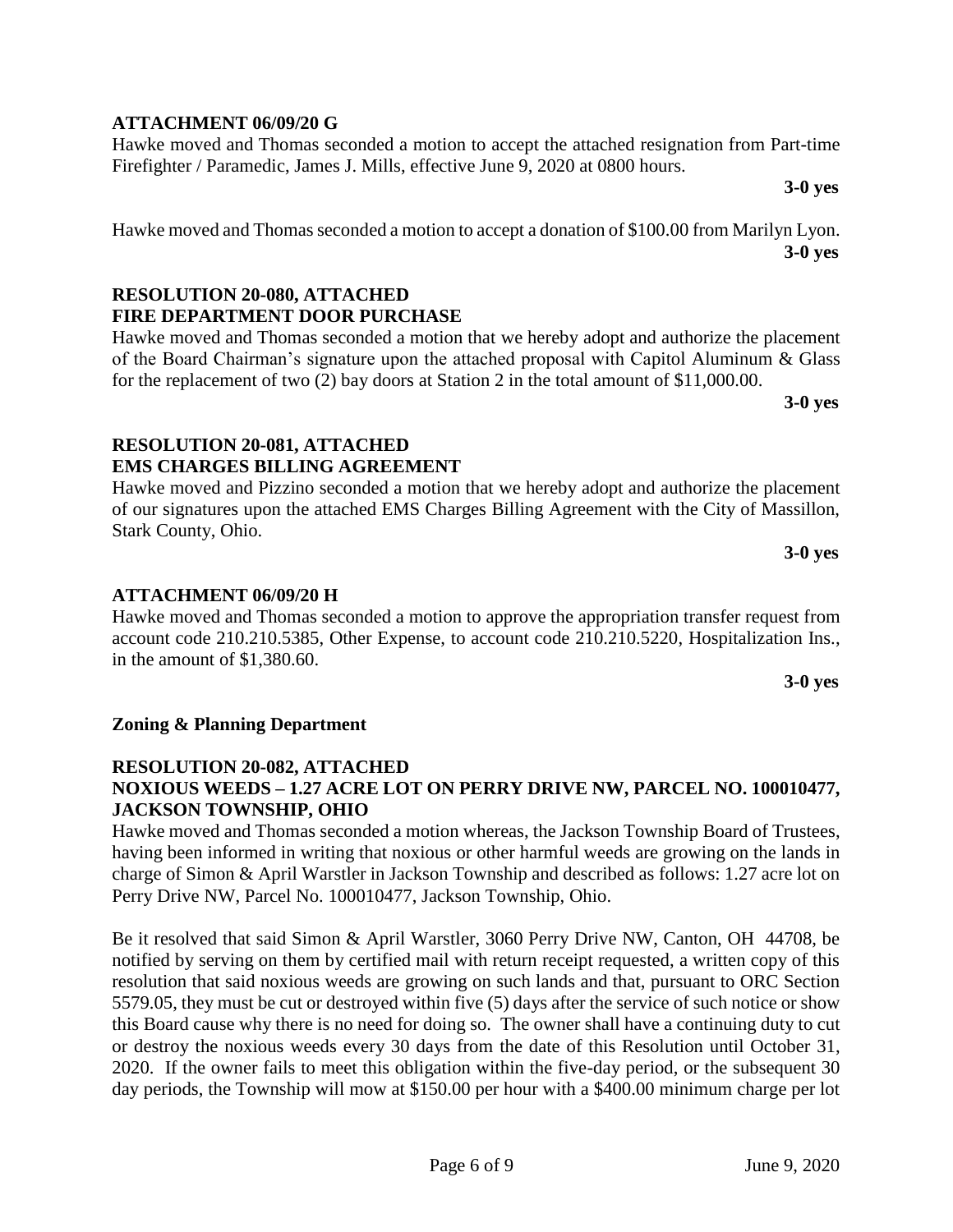or parcel. As stated in our prior courtesy letter to you, pursuant to ORC Sections 5579.06 and 5579.07, a \$150.00 administrative fee per lot or parcel will be placed on your tax duplicate.

**3-0 yes**

### **RESOLUTION 20-083, ATTACHED**

### **NOXIOUS WEEDS – 6525 & 6487 HILLS AND DALES ROAD NW, PARCEL NOS. 16- 30431 AND 16-30433, JACKSON TOWNSHIP, OHIO**

Hawke moved and Thomas seconded a motion whereas, the Jackson Township Board of Trustees, having been informed in writing that noxious or other harmful weeds are growing on the lands in charge of Hannan Cleaner Properties, LLC c/o Kimm Hannan, in Jackson Township and described as follows: 6525 & 6487 Hills and Dales Road NW, Parcel Nos. 16-30431 and 16-30433, Jackson Township, Ohio.

Be it resolved that said Hannan Cleaner Properties, LLC, c/o Kimm Hannan, Richland Correctional Institution, Kimm Hannan A760401, 1001 S. Olivesburg Road, Mansfield, OH 44905, be notified by serving on him by certified mail with return receipt requested, a written copy of this resolution that said noxious weeds are growing on such lands and that, pursuant to ORC Section 5579.05, they must be cut or destroyed within five (5) days after the service of such notice or show this Board cause why there is no need for doing so. The owner shall have a continuing duty to cut or destroy the noxious weeds every 30 days from the date of this Resolution until October 31, 2020. If the owner fails to meet this obligation within the five-day period, or the subsequent 30 day periods, the Township will mow at \$150.00 per hour with a \$400.00 minimum charge per lot or parcel. As stated in our prior courtesy letter to you, pursuant to ORC Sections 5579.06 and 5579.07, a \$150.00 administrative fee per lot or parcel will be placed on your tax duplicate.

### **Fiscal Department**

### **ATTACHMENT 06/09/20 I**

# **ATTACHMENT 06/09/20 J**

### Hawke moved and Thomas seconded a motion to approve the minutes of the May 26, 2020 Board of Trustees' meeting. **3-0 yes**

Hawke moved and Thomas seconded a motion to pay the bills in the amount of \$1,109,220.57.

### **ATTACHMENT 06/09/20 K**

Hawke moved and Thomas seconded a motion to approve the monthly reports for May 2020.

**3-0 yes**

### **3-0 yes**

**3-0 yes**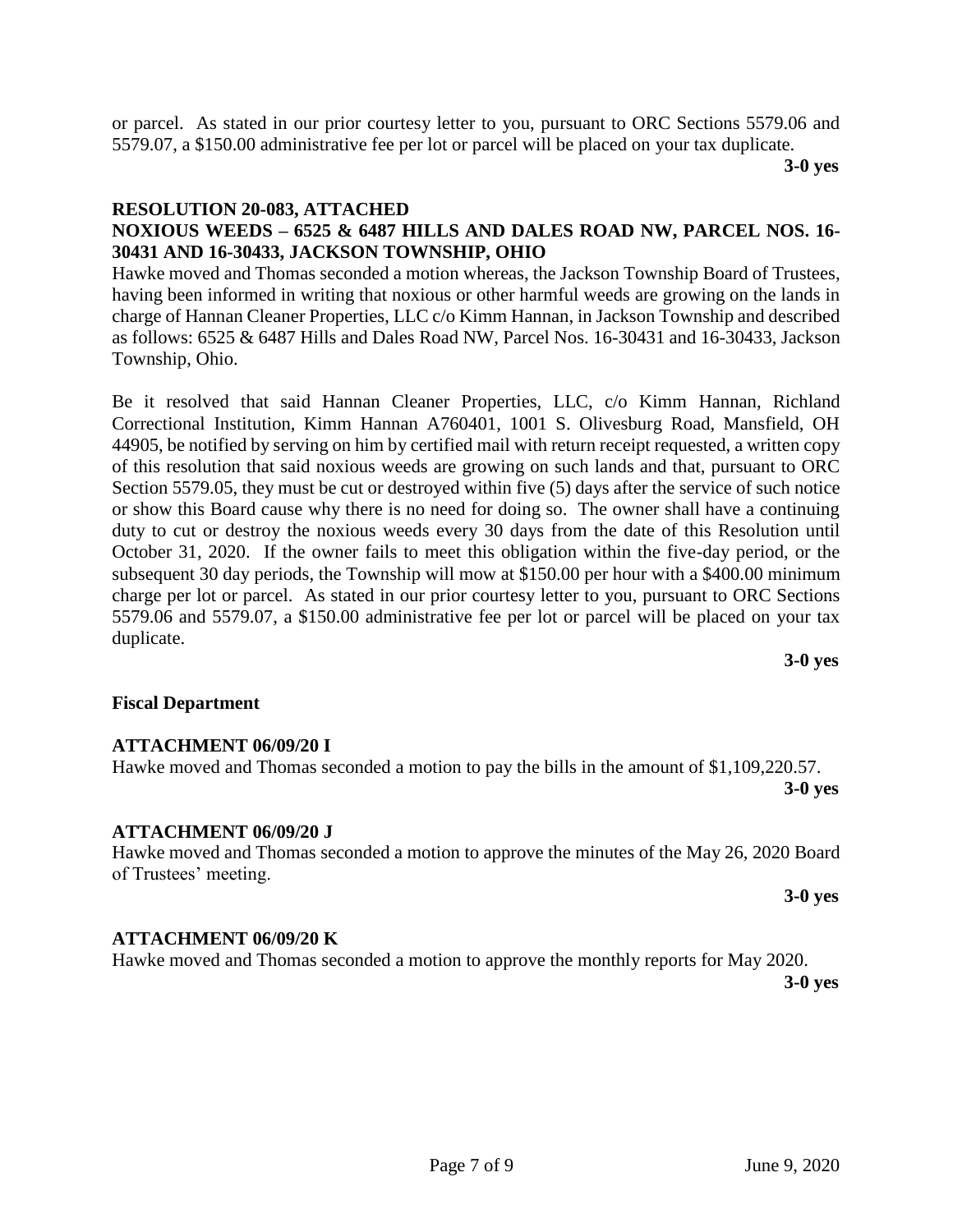### **Routine Business**

### **Announcements**

- Next regular **Board of Trustees'** meeting, June 23, 2020, 4:00 p.m., Executive Session and/or Work Session; 5:00 p.m., General Session, Township Hall.
- **LOGIC**, July 9, 2020, 9:00 a.m., via video conference. Those interested in participating should call (330) 830-4285.
- **Zoning Meetings**:
	- $\bullet$  Board of Zoning Appeals June 11, 2020, 5:00 p.m., and June 25, 2020 5:00 p.m., via video conference. Those interested in participating should call (330) 832-8023.

### **Old Business**

Pizzino wanted to congratulate the Park Department on the great job they did during the baseball tournament this past weekend. Gonzalez echoed his sentiments and added that there were 109 teams and their families in the park and he heard several compliments.

### **New Business**

Vaccaro presented the COVID-19 Operations Plan for the Farmers Market. We are going to give the Farmers Market a try and see how it goes. It is scheduled to begin July  $2<sup>nd</sup>$ . Hawke added that we will be working with vendors to space them differently in order to maintain social distancing requirements. Therefore, it may look a little different. The Operations Plan was reviewed and approved by the Stark County Health Department.

As Hawke has mentioned during each meeting that we want to continue with normal activities as much as safely possible during this time. However, playgrounds will remain closed for now. We have been unable to figure out a safe way to reopen them based on state guidelines. The guidelines require us to clean every piece of equipment after each use and that is not feasible. As soon as we are able to safely open the playground, we will do so.

Hawke moved and Thomas seconded a motion to approve the attached Farmers Market COVID-19 Operations Plan effective June 9, 2020.

### **3-0 yes**

Hawke also addressed the Recycling Center. It continues to struggle due to the low prices of commodities and traffic flow still being down. It is getting to be dire circumstances financially, however they are continuing to look for options. One option, although it has failed previously, is to re-classify the Recycling Center as a  $501(c)(3)$  organization. It is currently non-profit, however due to their classification, they are unable to receive contributions from foundations and trusts.